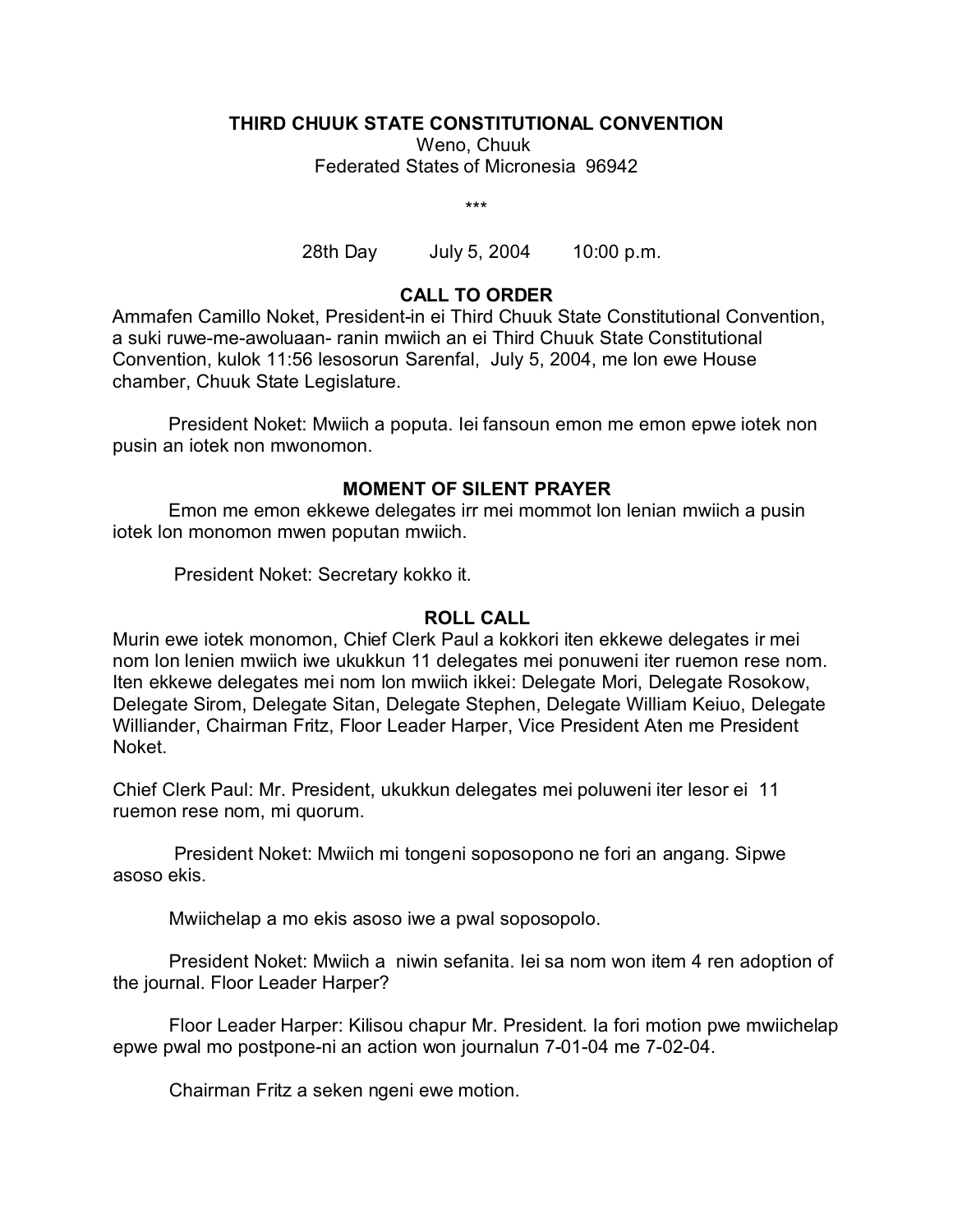President Noket: A mwokut a pwan seken pwe mwiichenap epwe defer action won adoption epwe witiwitino won journalun July 1 me July 2, 2004. Chon tipeew ngeni ewe motion apasa uu.

Delegates: uu

President Noket: Chon rese tipeew ngeni apasa aap.

Delegates: ese wor memef.

President Noket: Motion a ponuweta. Iei sa nom won Communication.

## **COMMUNICATIONS (Ese Wor)**

# **UNFNISHED BUSINESS (Ese wor)**

# **REPORTS OF COMMITTEE (Ese wor)**

President Noket: Iei fansoun First Reading of Committee Proposals. Chairman Sitan?

### **FIRST READING OF COMMITTEE PROPOSALS**

Chairman Sitan: Mr. President, ia fori ew motion pwe Convention epwe re-consider-ini ewe C.P. No. 3-06.

Delegate Keiuo William a seken ngeni ewe motion.

President Noket: A mwokut a pwan seken pwe Convention epwe reconsider-ini ewe C.P. No. 3-06. Chon tipeew ngeni ewe motion apasa uu.

Delegates: uu

President Noket: Chon rese tipeew ngeni apasa aap.

Delegates: no response

Floor Leader Harper: Mr. President?

President Noket: Floor Leader Harper?

Floor Leader Harper: Mr. President, i chok i kokko pwe ipwe eis ika a pass ewe motionun consideration.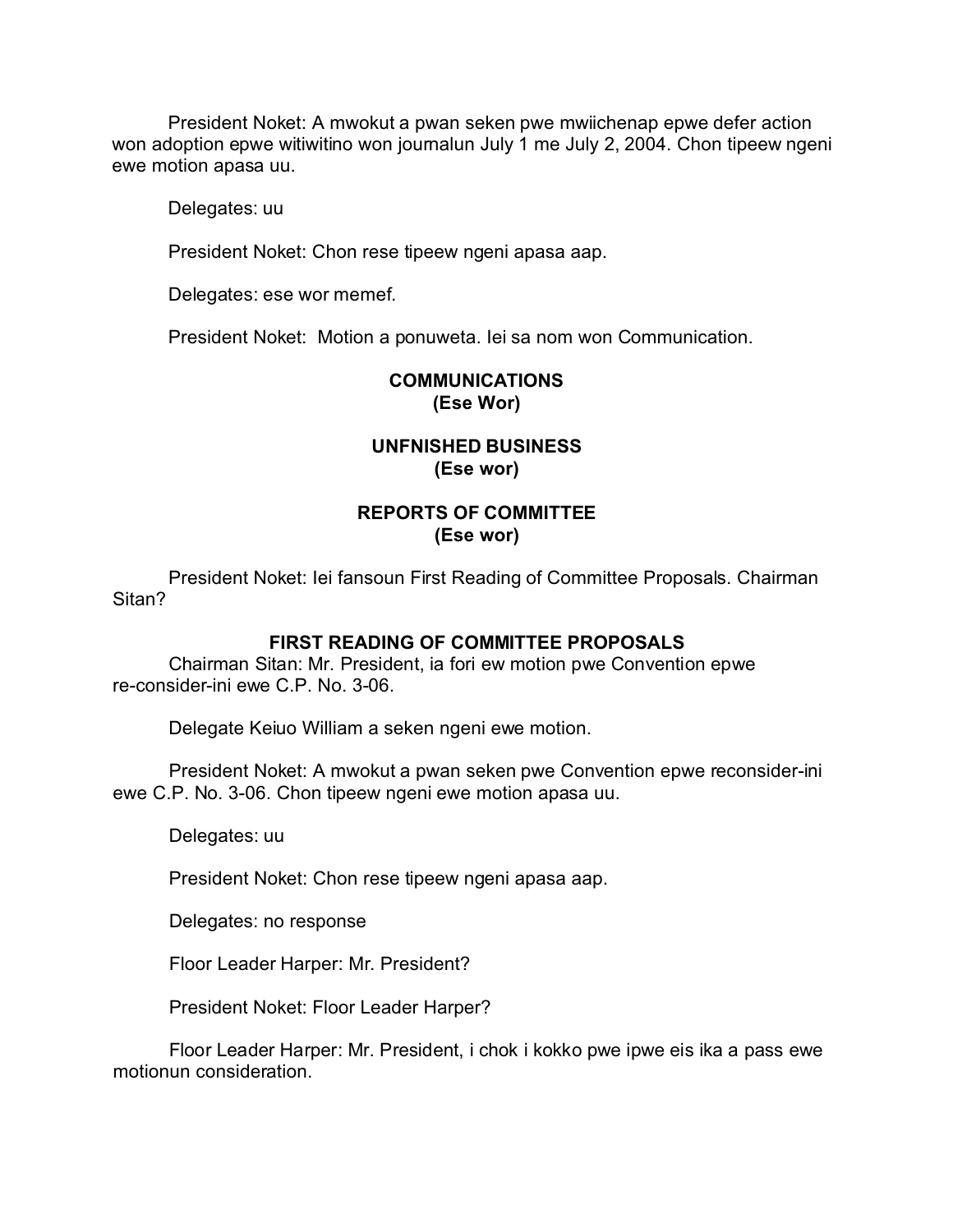President Noket: Omusano, a pass ewe motionun reconsideration.

Chairman Fritz: A pass sise mo discuss nge iwe ewe motion a tow sa vote won iwe a pass.

Floor Leader Harper: Kilisou chapur.

President Noket: Chairman Sitan?

Chairman Sitan: Mr. President, ia fori ew motion pwe ewe C.P. No. 3-06 epwe defer ngeni mwiich lesor.

Floor Leader Harper a seken ngeni ewe motion.

President Noket: A mwokut a pwan seken pwe ewe C.P. No. 3-06 ewe a wor reconsideration won epwe defer action ngeni nesor. Chon tipeew ngeni ewe motion apasa uu.

Delegates: uu

President Noket: Chon rese tipeew ngeni apasa aap.

Delegates: ese wor memef.

President Noket: A carried ewe motion. C.P. No. 3-06 epwe nom won Order of Business ren nesor. Sia tori item 9 won ena Order of Business. Floor Leader Harper?

Floor Leader Harper: Kilisou chapur Mr. President. Upwe tingor mwoumoutan ai upwe ngeni ai we good colleague Honorable Sirom an epwe mo fori ena motion fan iten ena proposal.

President Noket: Delegate Sirom?

Delagate Sirom: Mr. President, ua fori lon motion pwe Committee Proposal No. 3-05 epwe mwo isois won chapel fan iten osupwangen tengki sipwap pwal angang won lesor.

Floor Leader Harper a seken ngeni ewe motion.

President Noket: A mwokut a pwan seken pwe Committee Proposal No. 3-05, ina mi nom won ena order of business, item 9, epwe isoiseno tori nesor pokiten ese wor tengki. Chon tipeew ngeni apasa uu.

Delegates: uu

President Noket: Chon rese tipeew ngeni apasa aap.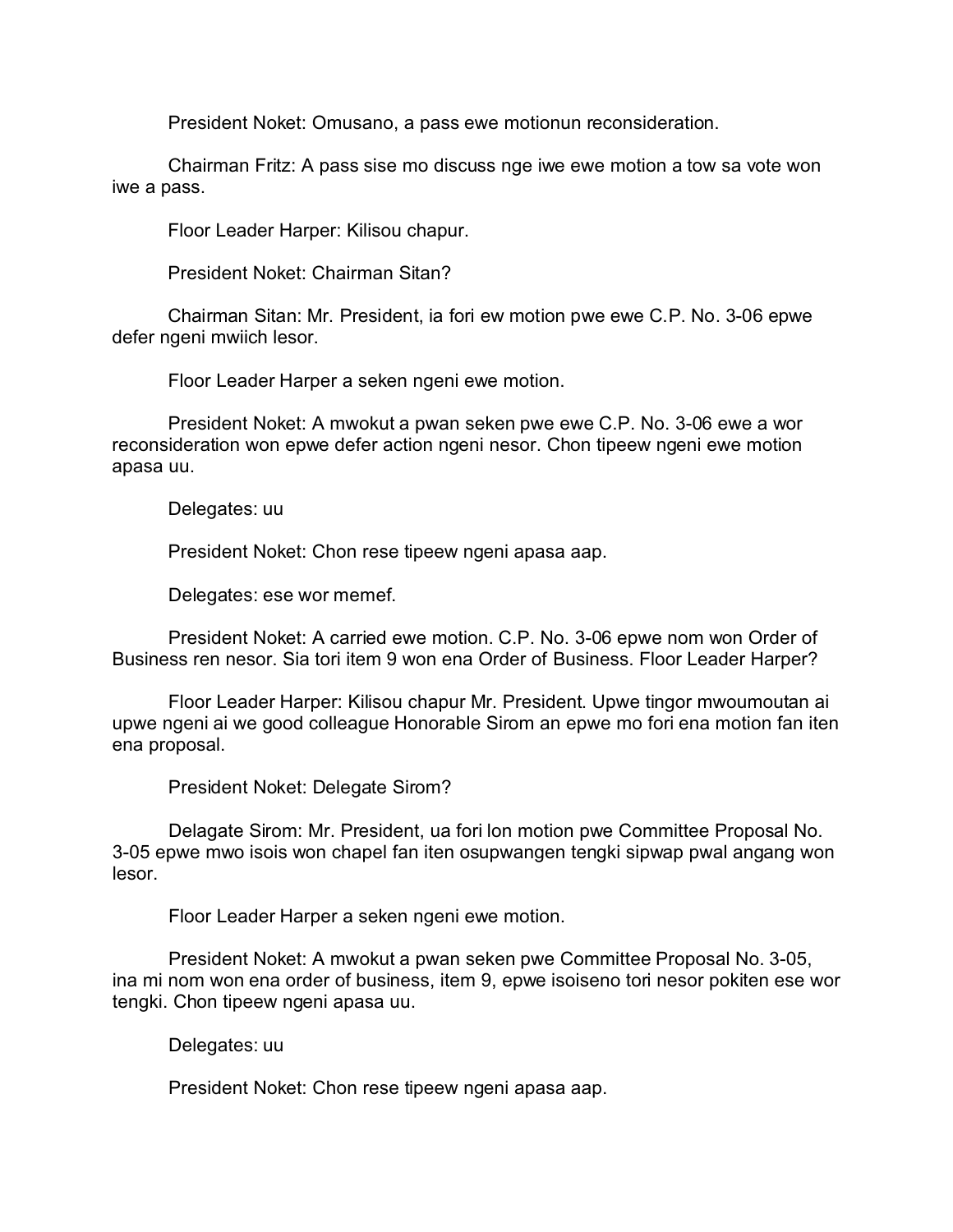Delegates: no response.

President Noket: Iwe ena C.P. No. 3-05 epwe witiwitino epwe place won Order of Business ren nesor. Floor Leader Harper?

Floor Leader Harper: Kilisou chapur Mr. President. Lon chok ma ai ekiek mwal pwe ka mochen sipwele sar, ren na wewe, ia fori motion pwe mwiichelap epwele pwal sarelo ikenai liwin sefal kulok 9 lesor nge sipwe chufengen lon an Honorable Aten's we Conference Rooom.

Delegate Sirom a seken ngeni ewe motion.

Delegate Keiuo William: Atufichi osupwang Mr. President.

President Noket: Osupwang..William?

Delegate Keiuo William: Mr. President, ngang uchok ita nenengeni ach we procedure won ei reconsideration an epwe reported pwe ise nuku sipwe tongeni…defer action won second reading iwe….

Floor Leader Harper: Sipwe pwal mo asoso Mr. President.

President Noket: Sipwe asoso.

Mwiichelap a mo ekis asoso iwe a pwal soposopolo.

President Noket: Mwiichenap a pwan niwin sefanita. Me mwen ach sipwe utut won ewe motionun sar, sipwe mo tingor ngeni ekkewe chairmen ika mi wor ar announcements mei auchea me mwen ach sipwe sareno. Chairman Stepehn?

### **ANNOUNCEMENTS**

Chairman Stephen: Kinisou Mr. President. Mi wor an Government Structure conference nge ia aneanei murun ach mwiich non ewe RS Plaza.

President Noket: Ewe secretary epwe take note won na an epwe make arrangement. Chairman Sitan?

Chairman Sitan: Kilisou Mr. President. Upwe tingor pwe ekkewe mei wor ar proposals awenewen ngeni ewe section ren Legislature repwe pwal fiti chon lo mongo RS Plaza. Kilisou.

President Noket: Mi approved ren ami kewe aupwe pwan fitir ne mongo ren ami input ren ami discussion won ewe iwe secretary mi disapprove ar repwe fiti kemi ne mongo…Ua ekieki ekkewe membership mei fat delegates mei wenewen ngeni pwe repwe fiti ar mwiich ese wor ar vote, repwe mongo, nge repwe nom tori an sareno ena committee resap chok mongo nge ra sar ra su.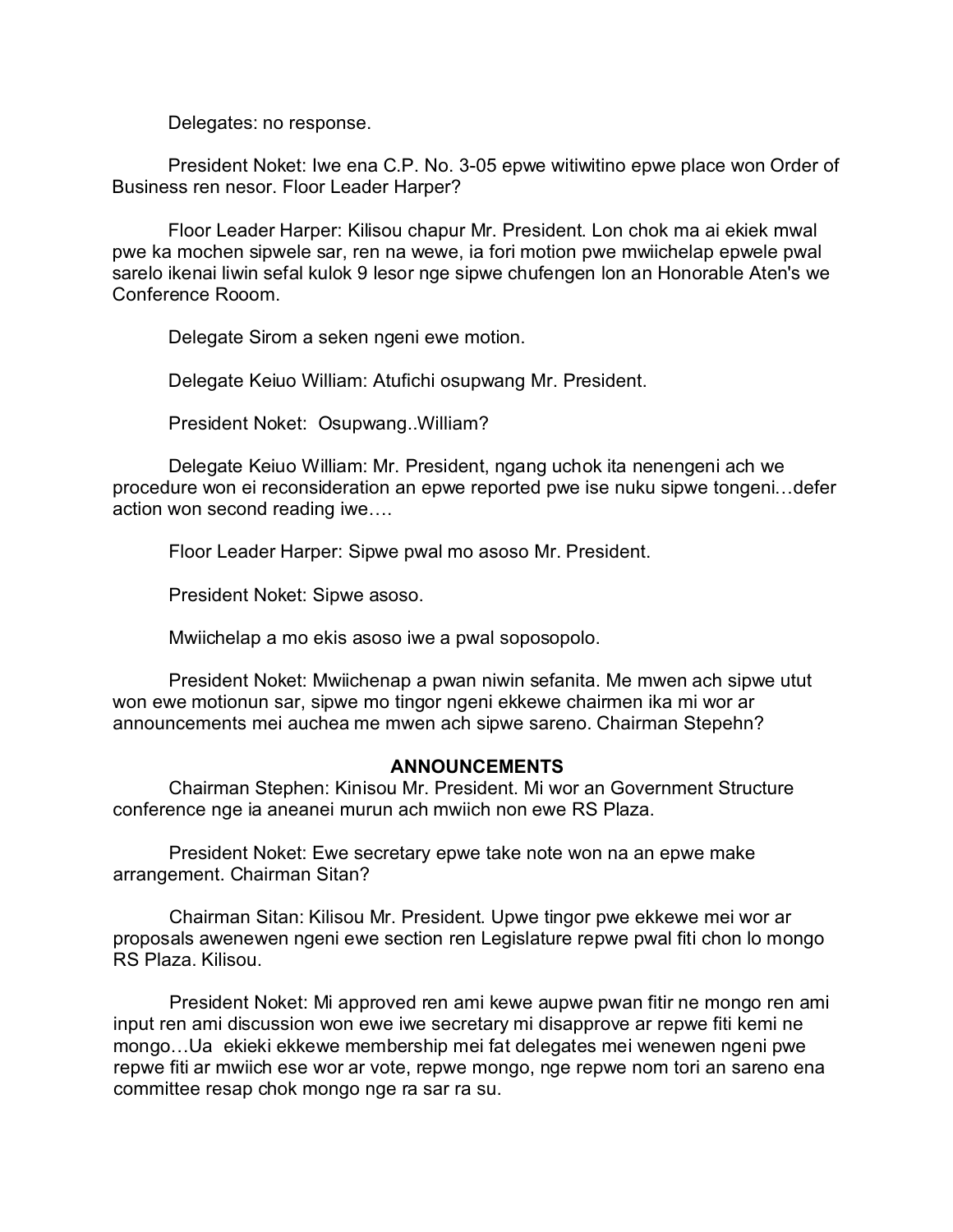Floor Leader Harper: Atufichi osupwang Mr. President.

President Noket: Met omw osupwang Floor?

Floor Leader Harper: Ai osupwang ren ewe ke era secretary esap pwal mongo ika ke refer ngeni ewe secretary of the convention ika secretary-in ewe committee pwe ai luku ekkewe secretaries ngeni committees mi necessary ar repwe pwal ma present ar repwe pwal atawei awewe ren taropwe ika akuno me ren ekkewe members.

President Noket: Ena epwe nom ewe discretion an ewe chairman an epwe make sure pwe epwe ma fisieoch an angang iwe ewe secretary ren ei convention mi pwan mwoumouta an epwe fitikemi pwe ii epwe arrange-ini ena moni. Chairman Rosokow?

Chairman Rosokow: Ese wor nge ita upwe chok omusomus ren ewe committee proposal ita epwe report in ikenai nge iei ese nom Chairman Nifon nge itat upwe tingor epwe mutngeniei upwe report in ren lesor ika. Kilisou.

President Noket: Chairman Rosokow a announce-ini pwe epwe wor committee reports epwe report-ini nesor. Chairman Mino?

Chairman Minoru Mori: Mr. President, omw we committee won Style and Arrangement ese wor an announcement non ei fansoun.

President Noket: Kinisou. Vice Chairman Williander?

Vice Chairman Williander: Mr. President, fan iten nouch we chairman of General Provision iei ese nom nge ai nuku mei wor ew ach Public Hearing ai nuku ina epwe won Thursday pwan non chok ach ei chamber. Aruaan, upwe tingor ngeni secretary fan asengensin ekkewe reports ena epwene wor onacho ika nge tori ikenai iei sise mo sinei ika ian a tik ian ren an legal counsel epwe review-nir nge ua weweiti nge legal counsel a fen no Guam nanew ika nge ua fen noneineng ika ese fen awesi an epwe review-ni kewe reports an epwe niwin sefan ngeni committee. Kinisou.

President Noket: Ika ese chuen wor announcements, iei sipwene utut won ewe motionun sar. Chon tipeew ngeni pwe mwiich a sar apasa uu.

Delegates: uu

President Noket: Chon rese tipeew ngeni apasa aap.

Delegates: ese wor memef.

President Noket: Mwiich a sar tori kunok 9:00 nesor ika kunok 10:00 non ewe Aten's Conference Room.